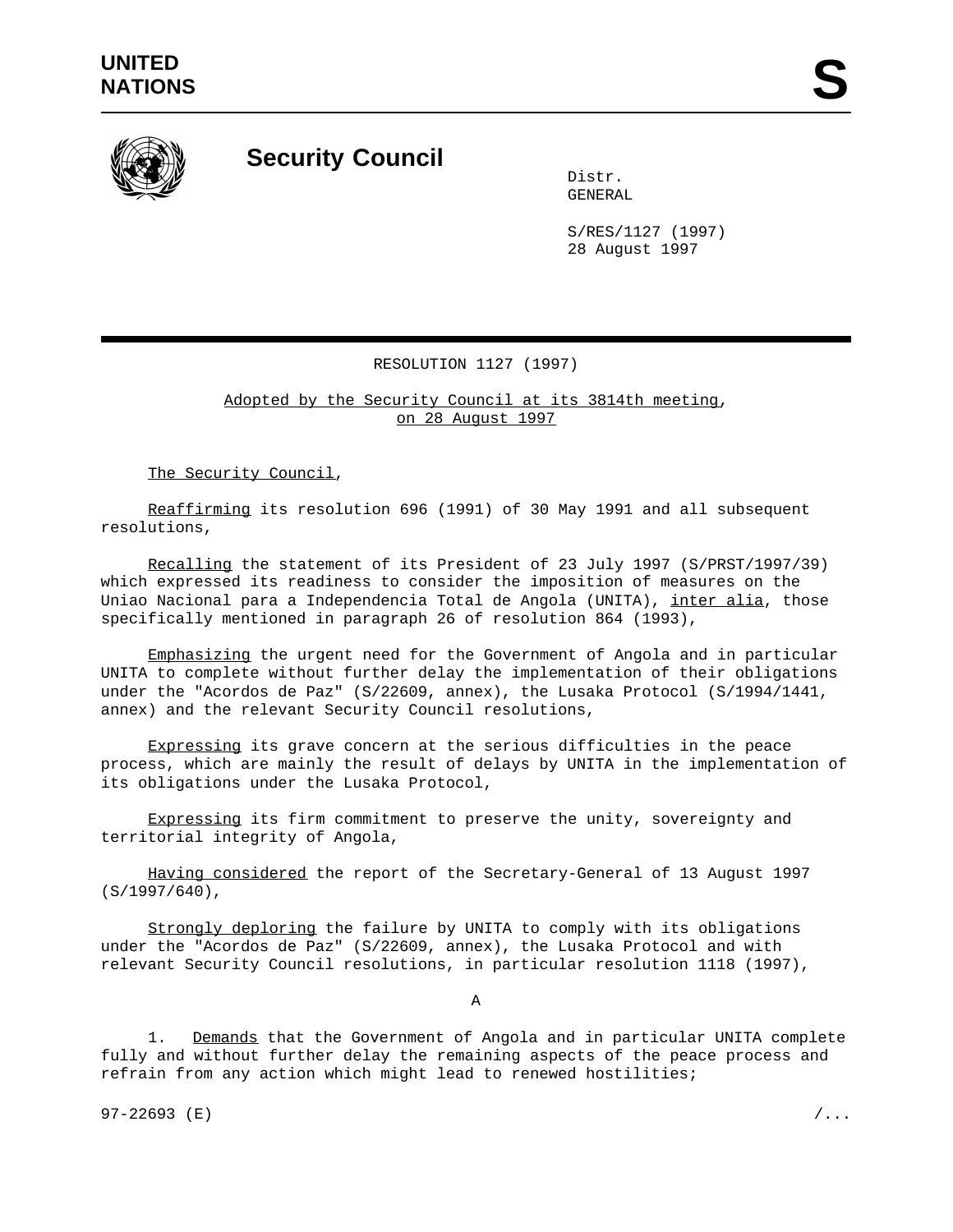2. Demands also that UNITA implement immediately its obligations under the Lusaka Protocol, including demilitarization of all its forces, transformation of its radio station Vorgan into a non-partisan broadcasting facility and full cooperation in the process of the normalization of State administration throughout Angola;

3. Demands further that UNITA provide immediately to the Joint Commission, as established under the Lusaka Protocol, accurate and complete information with regard to the strength of all armed personnel under its control, including the security detachment of the Leader of UNITA, the so-called "mining police", armed UNITA personnel returning from outside the national boundaries, and any other armed UNITA personnel, not previously reported to the United Nations, in order for them to be verified, disarmed and demobilized in accordance with the Lusaka Protocol and agreements between the parties in the context of the Joint Commission, and condemns any attempts by UNITA to restore its military capabilities;

B

Determining that the resulting situation in Angola constitutes a threat to international peace and security in the region,

Acting under Chapter VII of the Charter of the United Nations,

4. Decides that all States shall take the necessary measures:

(a) To prevent the entry into or transit through their territories of all senior officials of UNITA and of adult members of their immediate families, as designated in accordance with paragraph 11 (a) below, except those officials necessary for the full functioning of the Government of Unity and National Reconciliation, the National Assembly, or the Joint Commission, provided that nothing in this paragraph shall oblige a State to refuse entry into its territory to its own nationals;

(b) To suspend or cancel all travel documents, visas or residence permits issued to senior UNITA officials and adult members of their immediate families, as designated in accordance with paragraph 11 (a) below, with the exceptions referred to in subparagraph (a) above;

(c) To require the immediate and complete closure of all UNITA offices in their territories;

(d) With a view to prohibiting flights of aircraft by or for UNITA, the supply of any aircraft or aircraft components to UNITA and the insurance, engineering and servicing of UNITA aircraft;

(i) to deny permission to any aircraft to take off from, land in, or overfly their territories if it has taken off from or is destined to land at a place in the territory of Angola other than one on a list supplied by the Government of Angola to the Committee created pursuant to resolution 864 (1993), which shall notify Member States;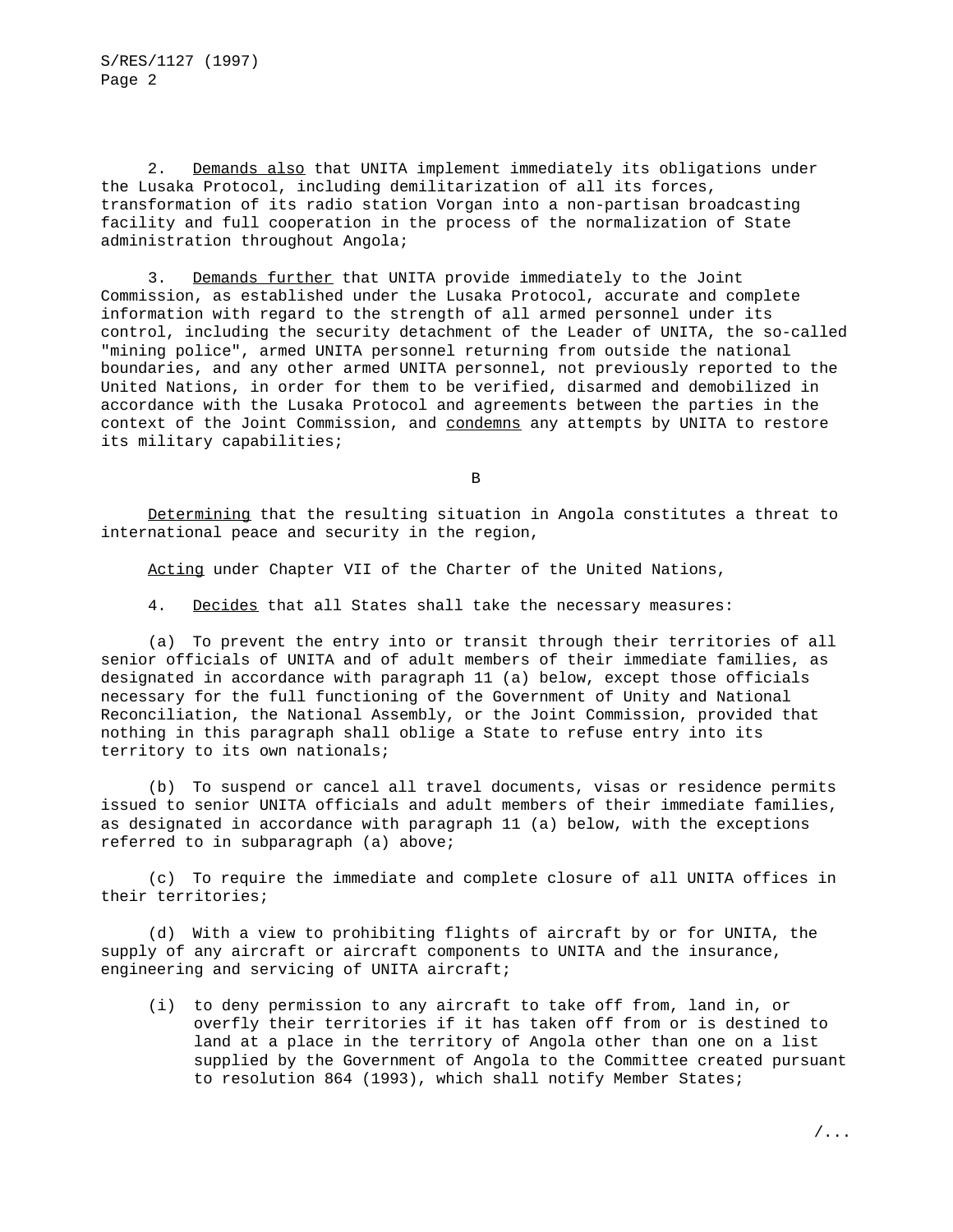- (ii) to prohibit, by their nationals or from their territories or using their flag vessels or aircraft, the supply of or making available in any form, any aircraft or aircraft components to the territory of Angola other than through named points of entry on a list to be supplied by the Government of Angola to the Committee created pursuant to resolution 864 (1993), which shall notify Member States;
- (iii) to prohibit, by their nationals or from their territories, the provision of engineering and maintenance servicing, the certification of airworthiness, the payment of new claims against existing insurance contracts, or the provision or renewal of direct insurance with respect to any aircraft registered in Angola other than those on a list to be provided by the Government of Angola to the Committee created pursuant to resolution 864 (1993), which shall notify Member States, or with respect to any aircraft which entered the territory of Angola other than through a point of entry included in the list referred to in subparagraph (d) (i) above;

5. Further decides that the measures set out in paragraph 4 above shall not apply to cases of medical emergency or to flights of aircraft carrying food, medicine, or supplies for essential humanitarian needs, as approved in advance by the Committee created pursuant to resolution 864 (1993);

6. Urges all States and international and regional organizations to stop travel by their officials and official delegations to the central headquarters of UNITA, except for the purposes of travel to promote the peace process and humanitarian assistance;

7. Decides also that the provisions of paragraph 4 above shall come into force without any further notice at 00.01 EST on 30 September 1997, unless the Security Council decides, on the basis of a report by the Secretary-General, that UNITA has taken concrete and irreversible steps to comply with all the obligations set out in paragraphs 2 and 3 above;

8. Requests the Secretary-General to submit by 20 October 1997, and every ninety days thereafter, a report on the compliance of UNITA with all the obligations set out in paragraphs 2 and 3 above, and expresses its readiness to review the measures set out in paragraph 4 above if the Secretary-General reports at any time that UNITA has fully complied with these obligations;

9. Expresses its readiness to consider the imposition of additional measures, such as trade and financial restrictions, if UNITA does not fully comply with its obligations under the Lusaka Protocol and all relevant Security Council resolutions;

10. Calls upon all States and all international and regional organizations to act strictly in accordance with the provisions of this resolution notwithstanding the existence of any rights or obligations conferred or imposed by any international agreement or any contract entered into or any licence or permit granted prior to the date of adoption of this resolution, and also calls upon all States to comply strictly with the measures imposed in paragraphs 19, 20, and 21 of resolution 864 (1993);